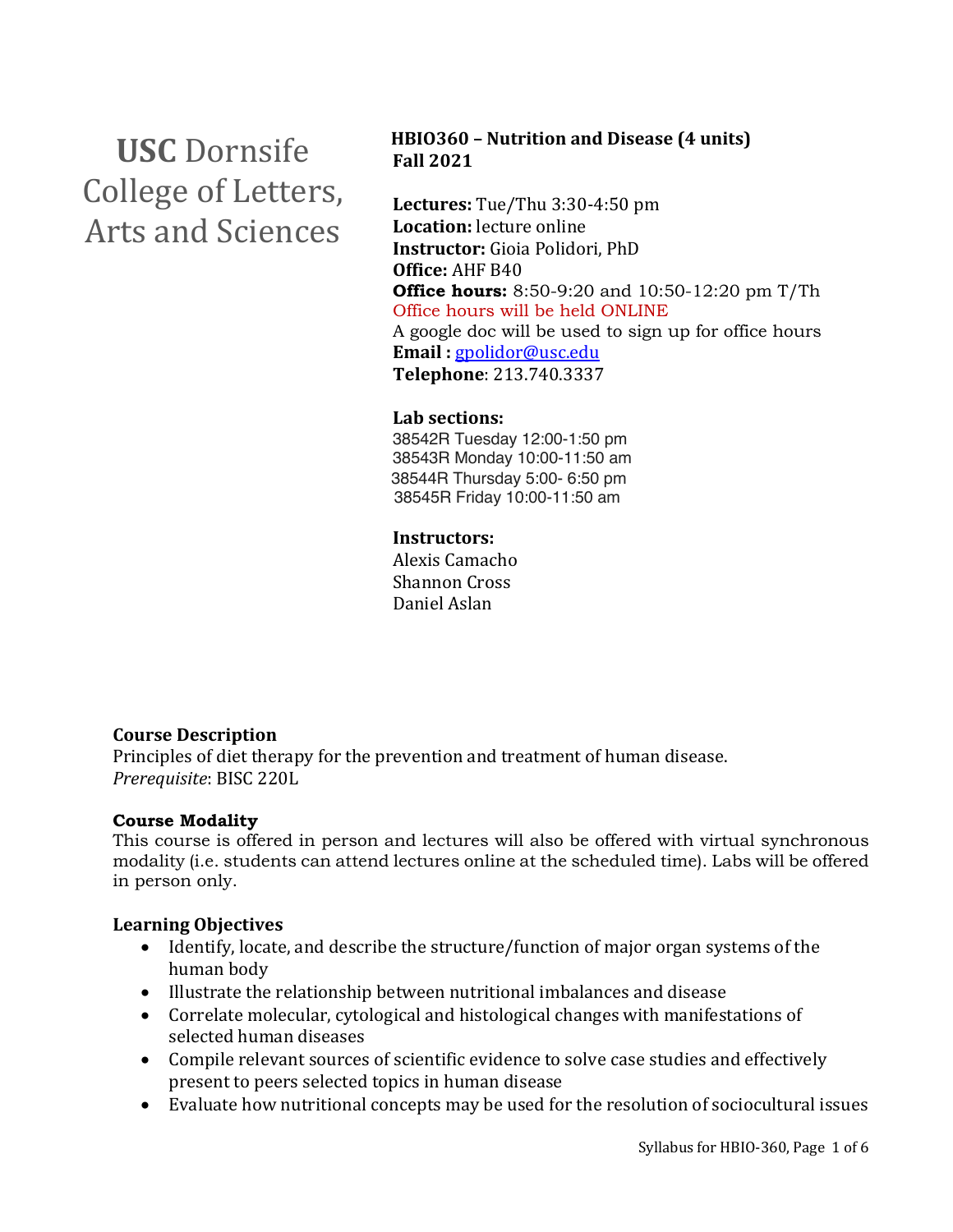• Determine and discuss nutrient needs for diverse populations taking into account the various dimensions of human diversity such as age, disability, ethnicity, ancestry, gender, language, religion, social status and body diversity.

## I. **Text Required**

Nutrition Therapy & Pathophysiology; Nelms M, Sucher KP, Lacey K, Roth SL (eds). Wadsworth Cengage Learning. 3rd Edition.

# **II. Description and Assessment of Assignments**

- Class material will be evaluated via quizzes, exams and case studies.
- **Quizzes** will be given during lectures and will be based on the material presented on the same day.
- Case studies: Case studies will be completed throughout the semester and will focus on the pathophysiology and nutritional requirements in different diseases. Students will be guided to perform literature searches to discover and develop their own solutions to real case problems related to human disease and placed within sociocultural contexts. Students will work on case studies in groups of 3-5 and each group will submit the answers at the end of class.

#### **III. Grading Breakdown**

| <b>Assignment</b>   | <b>Points</b> | % of Grade |
|---------------------|---------------|------------|
| Midterm 1           | 250           | 25         |
| Midterm 2           | 250           | 25         |
| <b>Final Exam</b>   | 300           | 30         |
| <b>Case Studies</b> | 150           | 15         |
| Quizzes             | 50            | 5          |
| <b>TOTAL</b>        | 1000          | 100        |
| JEP (Extra Credit)  | 25            | 2.5        |

# **IV. Additional Policies**

• The grading scale is based on the traditional scale as follows:

|                     | A $(293%)$ | A- $(≥90%)$   |
|---------------------|------------|---------------|
| $B + (287%)$        | B $(≥83%)$ | $B - (≥80%)$  |
| $C + (277%)$        | $C$ (≥73%) | $C - (270\%)$ |
| $D + (267%)$        | D (≥63%)   | D- $(≥60%)$   |
| $F$ ( $\leq$ 59.9%) |            |               |

- A midterm exam can be taken after the specified date **ONLY** if the student has a **documented** medical excuse.
- A request to take a make-up exam must be accompanied by evidence of necessity (ie: letter from a doctor, interview email...) and must be made before the date of the scheduled exam.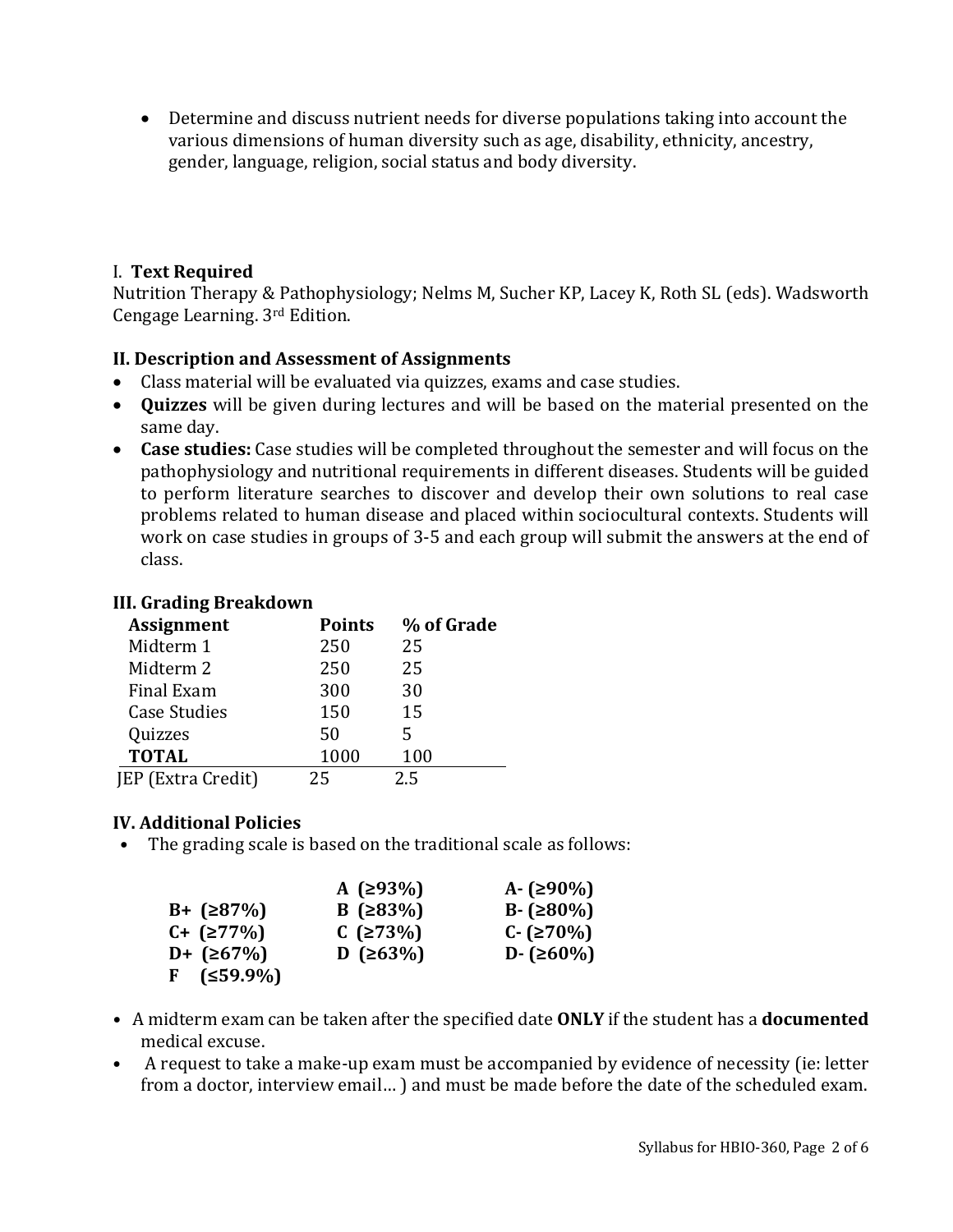- Lecture slides will be posted on blackboard. Class notes and textbook information will form the basis of the material that will be on the exams. If you attend class regularly, you will be updated on the status of lecture notes and course material/announcements.
- Case Studies: Attendance to case studies is mandatory. Students should contact the lab instructor via email if they have to miss a case study. If a student has to miss a case study because of medical reason, interviews, or for any other reasonable excuse, they may be allowed to submit the work from home. If the student misses a case study without a reasonable excuse there will be a 20% penalty (first offense) 40% penalty (second offense) and 60% penalty (third offense). Students who arrive more than 15 minutes late on case study days will be considered absent for the case study.
- Late Work Policy: Case studies are due at the end of class period. No late work will be accepted unless the student receives prior approval from the course instructor.

| <b>Date</b>      | <b>Lecture Topic</b>                             | <b>Nelms</b>   | <b>Case Study</b> |
|------------------|--------------------------------------------------|----------------|-------------------|
| Aug 24           | Introduction                                     |                |                   |
| Aug 26           | <b>Nutrition Care Process</b>                    |                | Intro             |
| Aug 31           | <b>Nutrition Assessment</b>                      | $\overline{2}$ | 1. Dietary        |
| Sept 2           | <b>Nutrition Intervention</b>                    | 3              | Assessment        |
| Sept 7           | <b>Enteral &amp; Parenteral Nutrition</b>        | $\overline{4}$ | 2. Dietary        |
| Sept 9           | <b>Energy Balance I</b>                          | 5              | intervention      |
| Sept 14          | <b>Energy Balance II</b>                         | 5              |                   |
| Sept 16          | Pathophysiology of the Cardiovascular System I   | 12             | 3. Obesity        |
| Sept 21          | Pathophysiology of the Cardiovascular System II  | 12             | 4. Myocardial     |
| Sept 23          | Pathophysiology of the Cardiovascular System III | 12             | Infarction        |
| Sept 28          | Review                                           |                |                   |
| Sept 30          | <b>Midterm I</b>                                 |                | 5. hypertension   |
| Oct 5            | Pathophysiology of the Upper GI tract I          | 14             | 6. Peptic Ulcer   |
| Oct 7            | Pathophysiology of the Upper GI tract II         | 14             | <b>Disease</b>    |
| Oct 12           | Pathophysiology of the Lower GI tract I          | 15             |                   |
| <b>Oct 14</b>    | Pathophysiology of the Lower GI tract II         | 15             | 7. Celiac Disease |
| Oct 19           | Pathophysiology of the Liver & Gallbladder I     | 16             |                   |
| Oct 21           | Pathophysiology of the Liver & Gallbladder II    | 16             | 8. Hepatitis C    |
| Oct 26           | Diabetes I                                       | 17             |                   |
| Oct 28           | Diabetes II                                      | 17             | 9. T1DM           |
| Nov 2            | Review                                           |                |                   |
| Nov <sub>4</sub> | <b>Midterm II</b>                                |                | 10. T2DM          |
| Nov 9            | Pathophysiology of the Hematological System I    | 18             |                   |
| Nov 11           | Pathophysiology of the Hematological System II   | 18             | 11. Anemia        |
| Nov 16           | Cancer I                                         | 19             | No lab            |

# **V. Tentative Lecture Schedule**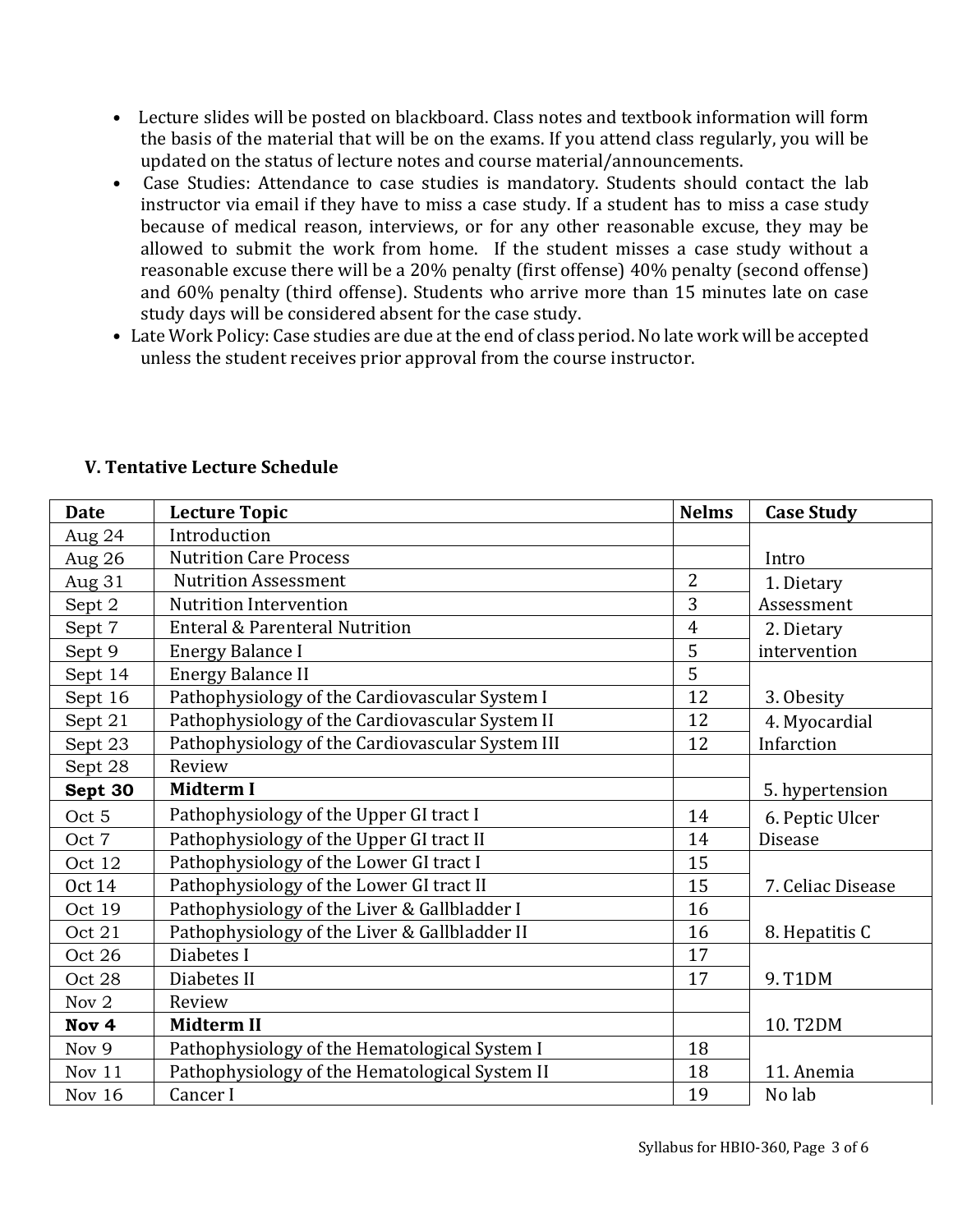| Nov 18   | Cancer II                                        | 19 |                  |
|----------|--------------------------------------------------|----|------------------|
| Nov $23$ | Pathophysiology of the Musculoskeletal System I  | 22 |                  |
| Nov 30   | Pathophysiology of the Musculoskeletal System II | 22 | 12. Osteoporosis |
| Dec 2    | <b>Review</b>                                    | 25 |                  |
|          | Final Exam (see schedule of classes)             | 25 |                  |
|          |                                                  |    |                  |

#### **VI. Support Systems**

A number of USC's schools provide support for students who need help with scholarly writing. Check with your advisor or program staff to find out more. Students whose primary language is not English should check with the *American Language Institute* http://dornsife.usc.edu/ali, which sponsors courses and workshops specifically for international graduate students. The Office of Disability Services and Programs http://sait.usc.edu/academicsupport/centerprograms/dsp/home\_index.html provides certification for students with disabilities and helps arrange the relevant accommodations. If an officially declared emergency makes travel to campus infeasible, *USC Emergency Information http://emergency.usc.edu/will* provide safety and other updates, including ways in which instruction will be continued by means of blackboard, teleconferencing, and other technology.

#### **VII. Academic Conduct**

Plagiarism – presenting someone else's ideas as your own, either verbatim or recast in your own words - is a serious academic offense with serious consequences. Please familiarize yourself with the discussion of plagiarism in SCampus in Part B, Section 11, "Behavior Violating University Standards" policy.usc.edu/scampus-part-b. Other forms of academic dishonesty are equally unacceptable. See additional information in SCampus and university policies on scientific misconduct, policy.usc.edu/scientific-misconduct.

#### **VIII. Academic Integrity Violations**

Students who violate University standards of academic integrity are subject to disciplinary sanctions, including failure in the course and suspension from the University. Since dishonesty in any form harms the individual, other students and the University, academic integrity policies will be strictly enforced.

#### **IX.** Disruptive and Threatening Behavior

Discrimination, sexual assault, and harassment are not tolerated by the university. You are encouraged to report any incidents to the *Office of Equity and Diversity* http://equity.usc.edu/ or to the *Department of Public Safety* http://capsnet.usc.edu/department/department-publicsafety/online-forms/contact-us. This is important for the safety whole USC community. Another member of the university community - such as a friend, classmate, advisor, or faculty member - can help initiate the report, or can initiate the report on behalf of another person. *The Center for Women and Men http://www.usc.edu/student-affairs/cwm/ provides*  $24/7$  confidential support, and the sexual assault resource center webpage sarc@usc.edu describes reporting options and other resources.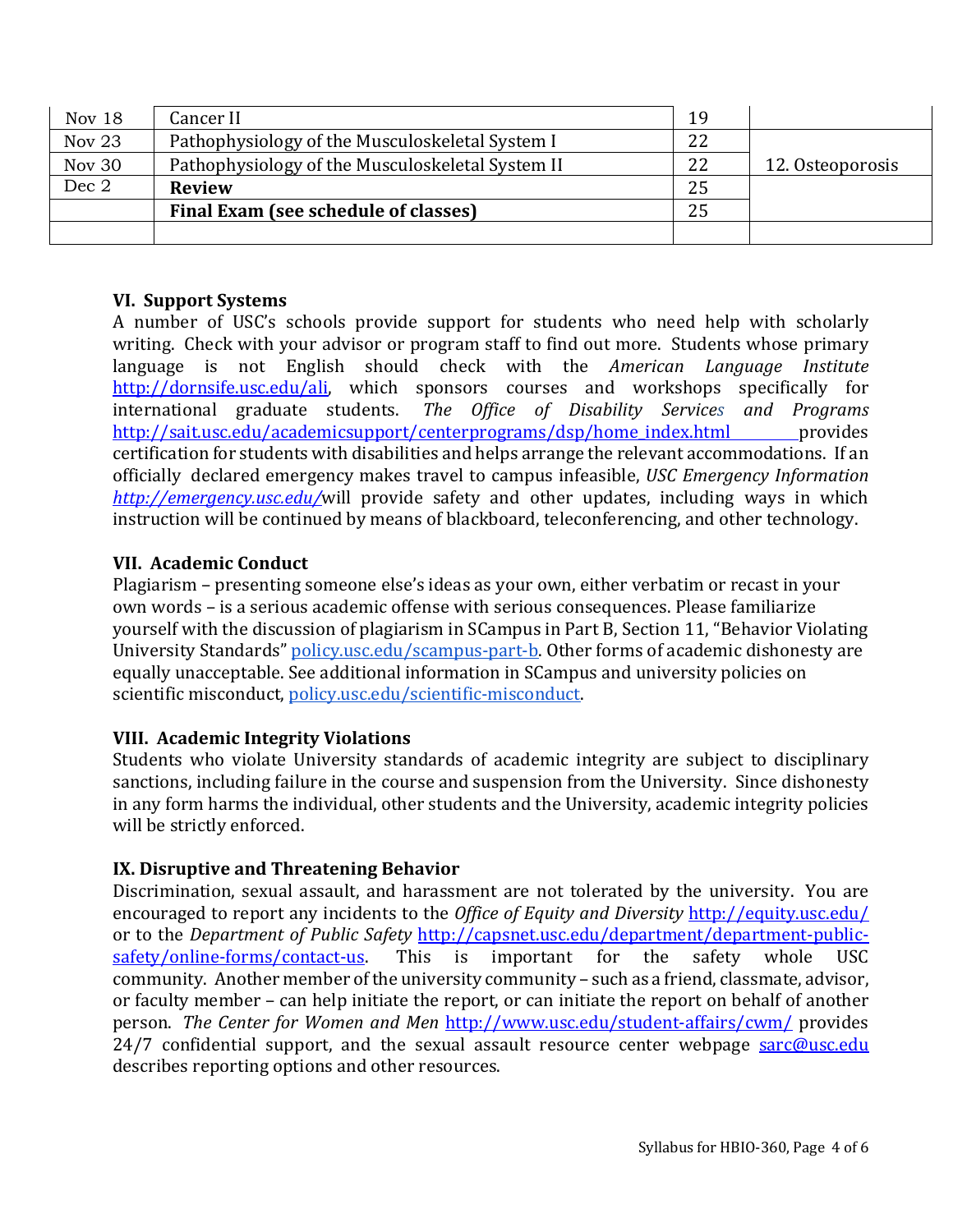# **X. Support Systems:**

*Student Health Counseling Services - (213) 740-7711 – 24/7 on call* engemannshc.usc.edu/counseling

Free and confidential mental health treatment for students, including short-term psychotherapy, group counseling, stress fitness workshops, and crisis intervention.

# *National Suicide Prevention Lifeline - 1 (800) 273-8255 – 24/7 on call* suicidepreventionlifeline.org

Free and confidential emotional support to people in suicidal crisis or emotional distress 24 hours a day, 7 days a week.

## *Relationship and Sexual Violence Prevention Services (RSVP) - (213) 740-4900 – 24/7 on call* engemannshc.usc.edu/rsvp

Free and confidential therapy services, workshops, and training for situations related to gender-based harm.

# *Office of Equity and Diversity (OED)* | Title IX - (213) 740-5086 equity.usc.edu, titleix.usc.edu

Information about how to get help or help a survivor of harassment or discrimination, rights of protected classes, reporting options, and additional resources for students, faculty, staff, visitors, and applicants. The university prohibits discrimination or harassment based on the following protected characteristics: race, color, national origin, ancestry, religion, sex, gender, gender identity, gender expression, sexual orientation, age, physical disability, medical condition, mental disability, marital status, pregnancy, veteran status, genetic information, and any other characteristic which may be specified in applicable laws and governmental regulations.

# *Bias Assessment Response and Support - (213) 740-2421* studentaffairs.usc.edu/bias-assessment-response-support

Avenue to report incidents of bias, hate crimes, and microaggressions for appropriate investigation and response.

*The Office of Disability Services and Programs - (213) 740-0776* dsp.usc.edu

Support and accommodations for students with disabilities. Services include assistance in providing readers/notetakers/interpreters, special accommodations for test taking needs, assistance with architectural barriers, assistive technology, and support for individual needs.

# *USC Support and Advocacy - (213) 821-4710*

studentaffairs.usc.edu/ssa

Assists students and families in resolving complex personal, financial, and academic issues adversely affecting their success as a student.

*Diversity at USC - (213) 740-2101* diversity.usc.edu